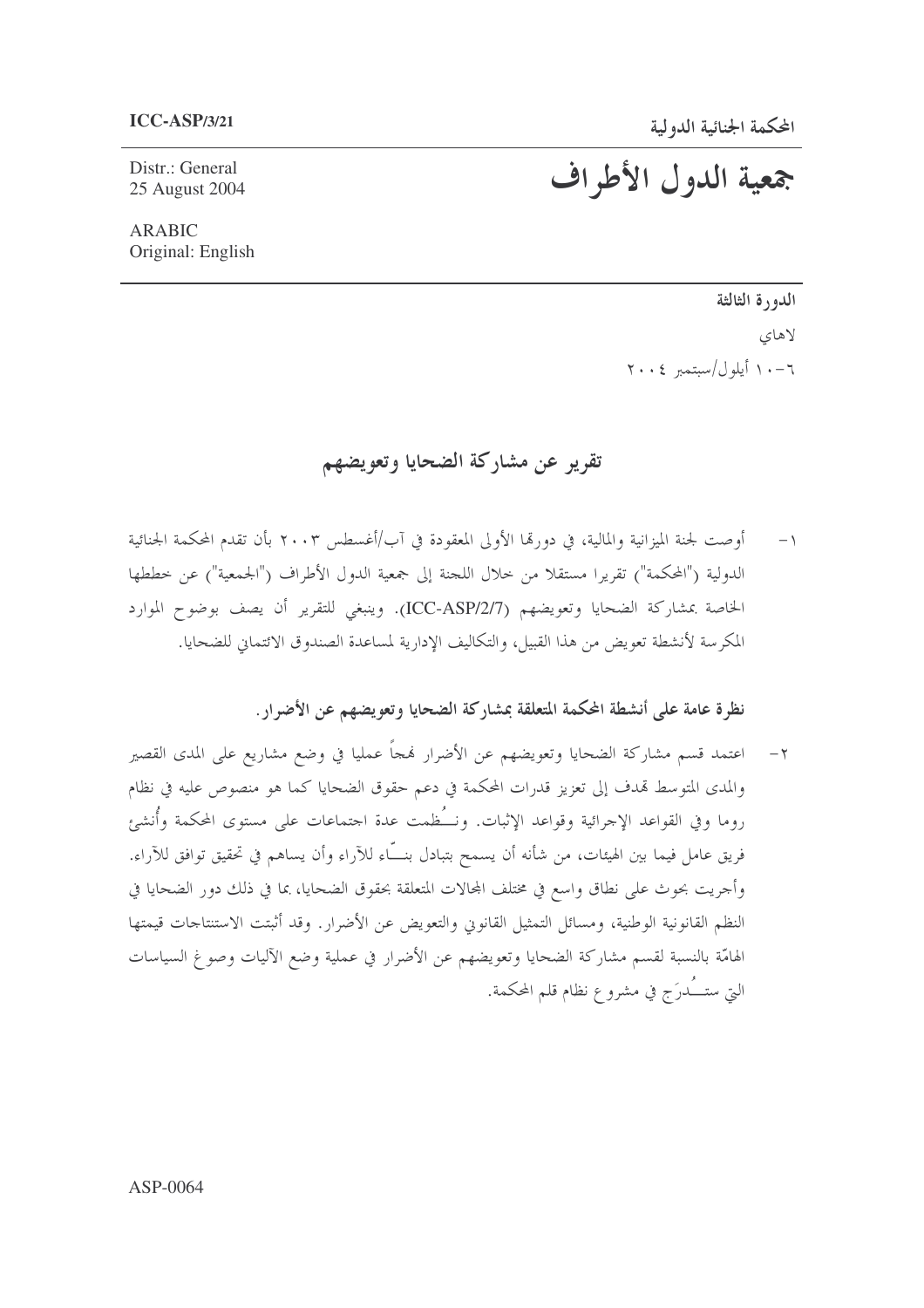حملات الإعلام وتوعية الضحايا

يعدُّ قسم مشاركة الضحايا وتعويضهم عن الأضرار مسؤولا عن محتوى حملات توعية الضحايا وتنفيذها.  $-\tau$ ويسدي النصائح إلى قسم الإعلام والوثائق التابع لقلم المحكمة بشأن إعداد المنشورات الإعلامية، كجزء من برنامج المحكمة العام المعنى بإعلام الجمهور والاتصالات.

## منشورات إعلامية

- $-\xi$ تمَّ إعداد منشورات إعلامية عن حقوق الضحايا وكيف ينبغي لهؤلاء الوصول إلى قسم مشاركة الضحايا وتعويضهم عن الأضرار . ويجسد مضمون هذه المنشورات مجموعة متنوعة من المساهمات التي توصل ها القسم من فئة واسعة من الخبراء الذين شاركوا في حلقات التدارس والمشاورات العامة التي نظمتها المحكمة.
- تمدف هذه المنشورات إلى تيسير ممارسة الضحايا الفعلية لحقوقهم في المشاركة وفي التعويض عن  $-\circ$ الأضرار ، بمنحهم معلومات سهلة وشاملة بشأن هذه الحقوق. وتساعد هذه المنشورات على التحكم في التوقعات اليت تعبي الضحايا، وتشير إلى مصادر إضافية للدعم والمساعدة، ومعالجة القضايا وإزالة الأفكار الخاطئة. إضافة إلى هذا، فإن هذه الوثائق تستجيب للاحتياجات الخاصة بالضحايا (مثلاً، في الحالات التي يكون فيها المجنى عليهم أطفالا، أو يكونوا ضحايا جريمة من جرائم العنف الجنسبي أو التعذيب، أو قد عانوا من فقدان أهاليهم أو اختفائهم).
	- تتمثل هذه الوثائق فيما يلي:  $-7$
- استمارات الطلبات الموحدة التي ستستعمل للاتصال بالضحايا الذين قدموا طلب المشاركة والتعويض، والتماس المعلومات منهم؛
- كتيب إعلامي يرفق باستمارات الطلبات، ويفسر حقوق الضحايا في المحكمة (يطلع عليه الضحايا قبل تعبئة استمارات الطلبات الموحدة)؛
- كتيّب يقدم مبادئ توجيهية واضحة بشأن إجراءات المحكمة للمحامين، ومنظمات المحتمع المدني والمؤسسات الأكاديمية؛
	- موادّ وبرامج للتدريب <sub>(</sub>يجري وضعها).
- يجري وضع استراتيجيات تضمن نشر هذه الوثائق بصورة فعالة. وتتمثل هذه الاستراتيجيات في مجموعة  $-\vee$ من أدوات النشر، منها على سبيل المثال لا الحصر التصريحات العلنية، والمؤتمرات، وحلقات العمل،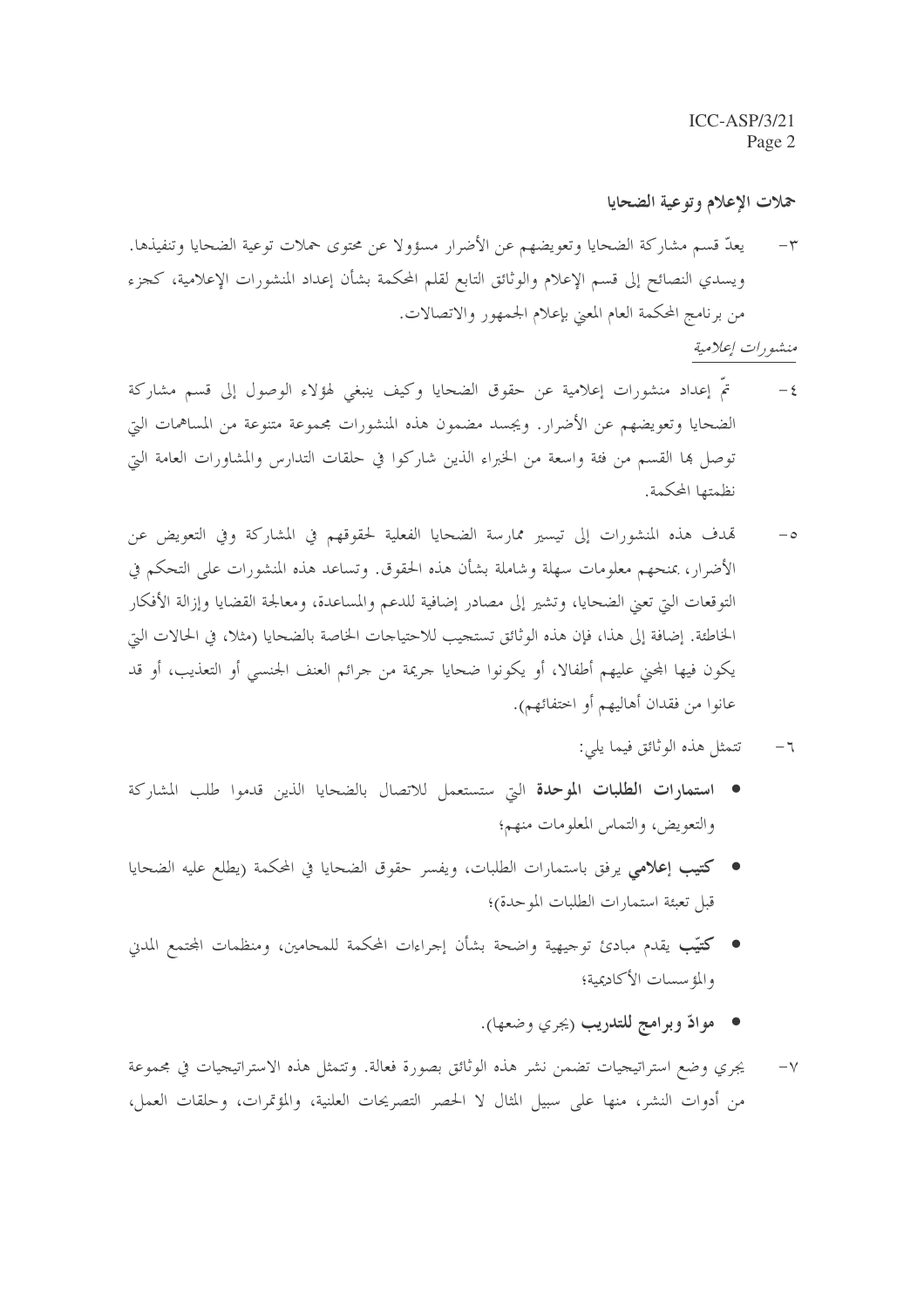والمواقع على الانترنت، والملصقات، والكتيبات، والإعلانات المطبوعة، وفقرات وصحائف إذاعية وتلفزيونية. وسيواصل قسم مشاركة الضحايا وتعويضهم عن الأضرار مواصلة إنشاء علاقات مع طائفة متنوعة من المنظمات في مناطق مختلفة والسعى إلى التعاون معها لتجنب الازدواجية، والاستفادة من الخبرة المكتسبة. وسينظم القسم مؤتمرات إقليمية عن القضايا المتعلقة بالضحايا، في أفريقيا وآسيا وأمريكا اللاتينية.

## المشاركة، والتعويض عن الأضرار والحماية

- يقوم قسم المشاركة بوضع نظام مضمون لتدبير الطلبات ومعالجتها لمساعدة المحكمة على تنظيم طلبات  $-\wedge$ الضحايا المتعلقة بالمشاركة والتعويض. وسيمكن هذا النظام القسم من إعداد تقارير تــُفصّل فيها الطلبات وتقدم للدوائر المعنية بكفاءة وسرعة .
- وبتنسيق مع وحدة الضحايا والشهود، وقسم إدارة المحكمة، وقسم تكنولوجيا المعلومات والاتصالات،  $-9$ يقوم قسم المشاركة حاليا بوضع قواعد بيانات مؤمنة لإدارة المعلومات المتعلقة بمطالبات المحنى عليهم. وللتأكد من أن كل التدابير الحمائية المستلزمة، بما فيها تلك المتعلقة بسرية المعلومات، قد اتخذت فيما يخص أي معلومات متبادلة بين المحكمة والمحنى عليهم، يقوم القسم بصوغ مجموعة من المبادئ التوجيهية تستند إلى الدروس المستخلصة والممارسات الجيدة.كما تــُـصدَّر القسم الجهود الرامية إلى تحسين التنسيق فيما بين هيئات المحكمة بشأن القضايا المتعلقة بالضحايا، ووضع السياسات لهذا الغرض.
- لضمان احترام التزامات قلم المحكمة كما وردت في نظام روما الأساسي وقواعد الإجراء والإثبات (حاصة  $-1$ القاعدة ١٦–٢(ب) والقاعدة ٩٠–٥)، من المتوحى التماس موارد محدودة للمعونة القانونية المقدمة للضحايا مثل إنشاء مكتب النائب العام وتخصيص ميزانية قدرها ٣١٠٠٠٠ . إذ من شأن هذا أن يمكن الضحايا، في الحالتين اللتين توقعهما المدعى العام، أن يحصلوا على المعونة القانونية الضرورية على مستوى حدِّ متواضع. كما أن المعونة القانونية هي التي تضمن حماية الضحايا.
- وقد وضع قسم دعم الدفاع، بتنسيق مع قسم مشاركة الضحايا وتعويضهم عن الأضرار، قائمة بأسماء  $-11$ المحامين بهدف توفير معايير متساوية لمحامى الدفاع ومحامى الضحايا.

## الصندوق الإئتماني للضحايا

١٢– كـُـلّف قسم مشاركة الضحايا وتعويضهم، إلى أن توضع هياكل الدعم الخاصة بالصندوق الإئتماني، بمساعدة أعضاء مجلس مديري الصندوق الإئتماني للضحايا. واضطلع القسم بمحموعة واسعة من الأنشطة عملا بالفقـــرة ٥ من القرار ICC-ASP/1/6 . وعُقد احتماع للخبراء في ١٨ و ١٩ شباط/فبراير